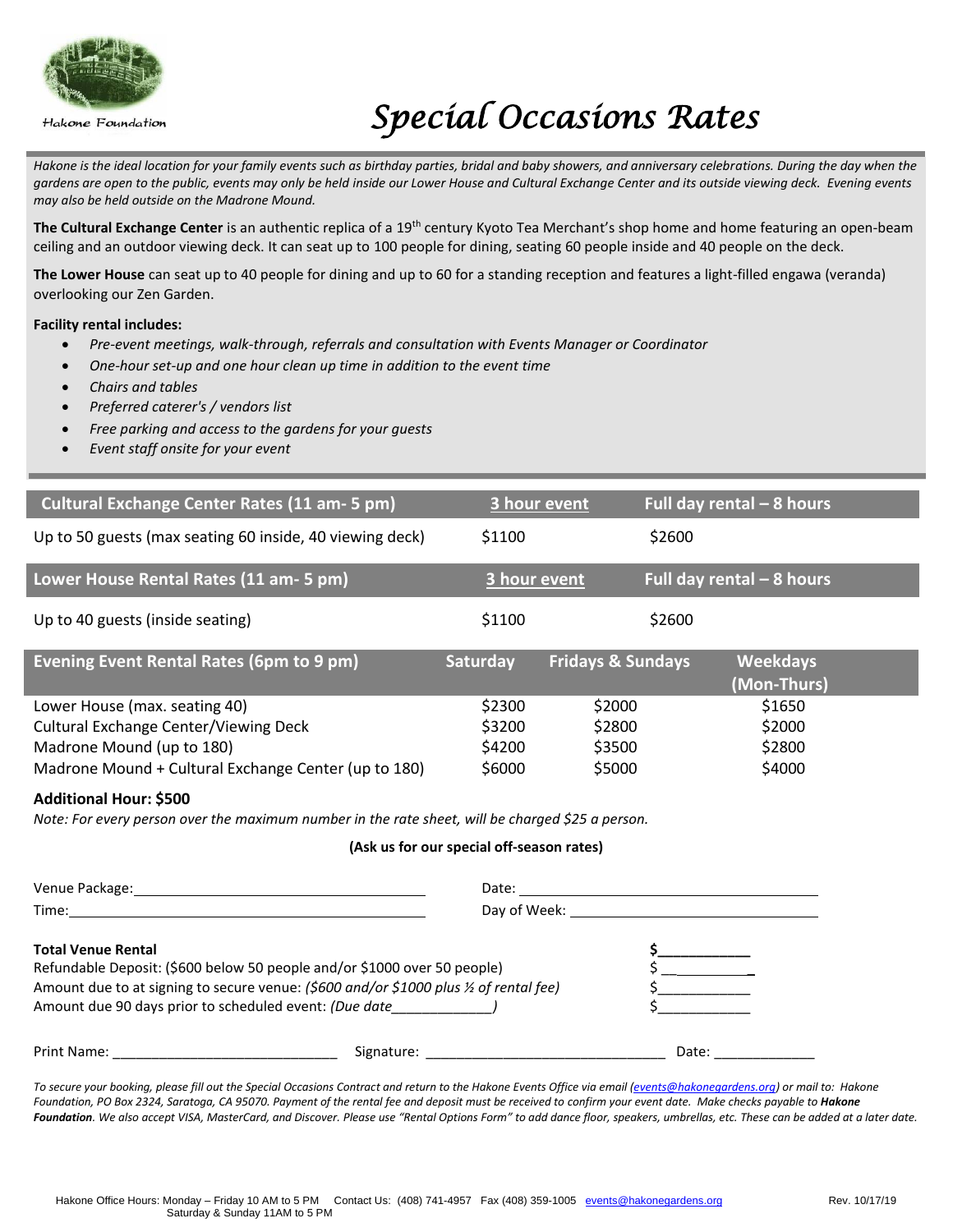

Hakone Foundation

# *Application for Special Occasions*

|                                                                                                                                                                                           |                                                                                                                                                                                             | Type of Event: Birthday ______ Anniversary _____ Memorial _____ Other ________________________ Est. Attendance__________                                                                                                                                                                                                                                                                                                                                                                   |  |  |  |
|-------------------------------------------------------------------------------------------------------------------------------------------------------------------------------------------|---------------------------------------------------------------------------------------------------------------------------------------------------------------------------------------------|--------------------------------------------------------------------------------------------------------------------------------------------------------------------------------------------------------------------------------------------------------------------------------------------------------------------------------------------------------------------------------------------------------------------------------------------------------------------------------------------|--|--|--|
|                                                                                                                                                                                           | Rented venue: □ Lower House □ Cultural Exchange Center □ Madrone Mound/Cultural Exchange Center                                                                                             |                                                                                                                                                                                                                                                                                                                                                                                                                                                                                            |  |  |  |
| <b>Event Timelines:</b><br>$D$ Event Time: 11 am $-$ 2 pm<br>Setup: $10 - 11$ am<br>Clean up: $2 - 3$ pm<br>Vendor Information: (Please choose a vendor from our preferred vendors list.) | <b>Devent Time: 6 pm – 9 pm</b><br>Setup: 5 pm $-6$ pm<br>Clean up: $9-10$ pm<br>Special requests/equipment to be brought into Hakone: (must receive prior approval from the Events Office) | Dother Event Time: _________________                                                                                                                                                                                                                                                                                                                                                                                                                                                       |  |  |  |
| Please initial and sign:<br>you are responsible for carrying out trash and recycling from your event. _____(initial)                                                                      |                                                                                                                                                                                             | Trash/recycling: Caterers are contracted to remove trash and recycling from the property due to our limited capacity onsite. If you are not using a caterer,                                                                                                                                                                                                                                                                                                                               |  |  |  |
| also been rented. (initial)                                                                                                                                                               | There is a \$150 deposit required for garbage removal, if your garbage is not removed your deposit will be forfeited                                                                        | (Sign)<br>Venue rental: Please note that the rental is for the venue indicated only. You will be charged our standard rental rates for the use of any other areas not<br>included in this contract. The outside area in front of the CEC and the Madrone Mound may be not used for tables, food or displays unless the Mound has<br>Set up/breakdown time: You will have access to the venue for one hour before and one hour after the event for set up and clean up. Any additional time |  |  |  |
| stated this contract.                                                                                                                                                                     | (Sign)<br>Guest count: Renters must comply with the contracted guest count. There is a \$25 pp fee for each guest beyond the contract. ______(initial)                                      | must be approved in writing by the Hakone Event Office. You will be charged \$150 per hour for any set up or break down time that goes beyond the time                                                                                                                                                                                                                                                                                                                                     |  |  |  |

**Food & Beverage**: You may use a non-preferred vendor for prepared food that is being delivered to Hakone for your event. If a caterer is setting up and/or staffing the event, it must be from our preferred list. A non-preferred caterer may be used for an additional \$5 per person fee. The Events Office must receive copies of the caterer's business license & insurance liability policy before the event.  $\qquad \qquad$  (initial)

Applicant hereby agrees to hold the City of Saratoga, its City Council, the Hakone Foundation and its Trustees, the Individual members thereof, and all the officers, agents and employees free and harmless from any loss, damage, liability cost of expense that may arise during or be caused in any way by, such use or occupancy of Hakone Gardens and facilities.

I, the undersigned, hereby certify that I will be personally responsible on behalf of the applicant for any damages sustained by the building, furniture, equipment or ground accruing through occupancy or use of said facility by the applicant. Any loss equipment or damages including extra cleanup shall be compensated from the deposit. I hereby certify that I have read and understand the Hakone Reservation Policy and Procedures and will abide by any special conditions set forth. I certify that the intended use is in compliance with said rules and regulations, application instructions and any conditions or specific use and is subject to advance payment of all fees.

Signature of Renter The Communication of Renter Allen Communications of Renter Allen Communications and Date signed The Please Print Name

Signature of Hakone Events Manager / Coordinator Date signed

\_\_\_\_\_\_\_\_\_\_\_\_\_\_\_\_\_\_\_\_\_\_\_\_\_\_\_\_\_\_\_\_\_\_\_\_\_\_\_\_\_\_\_ \_\_\_\_\_\_\_\_\_\_\_\_\_\_\_\_\_\_\_\_\_\_\_\_ \_\_\_\_\_\_\_\_\_\_\_\_

\_\_\_\_\_\_\_\_\_\_\_\_\_\_\_\_\_\_\_\_\_\_\_\_\_\_\_\_\_\_\_\_\_\_\_\_\_\_\_\_\_\_\_ \_\_\_\_\_\_\_\_\_\_\_\_\_\_\_\_\_\_\_\_\_\_\_\_\_\_\_\_\_\_\_\_\_\_\_\_\_\_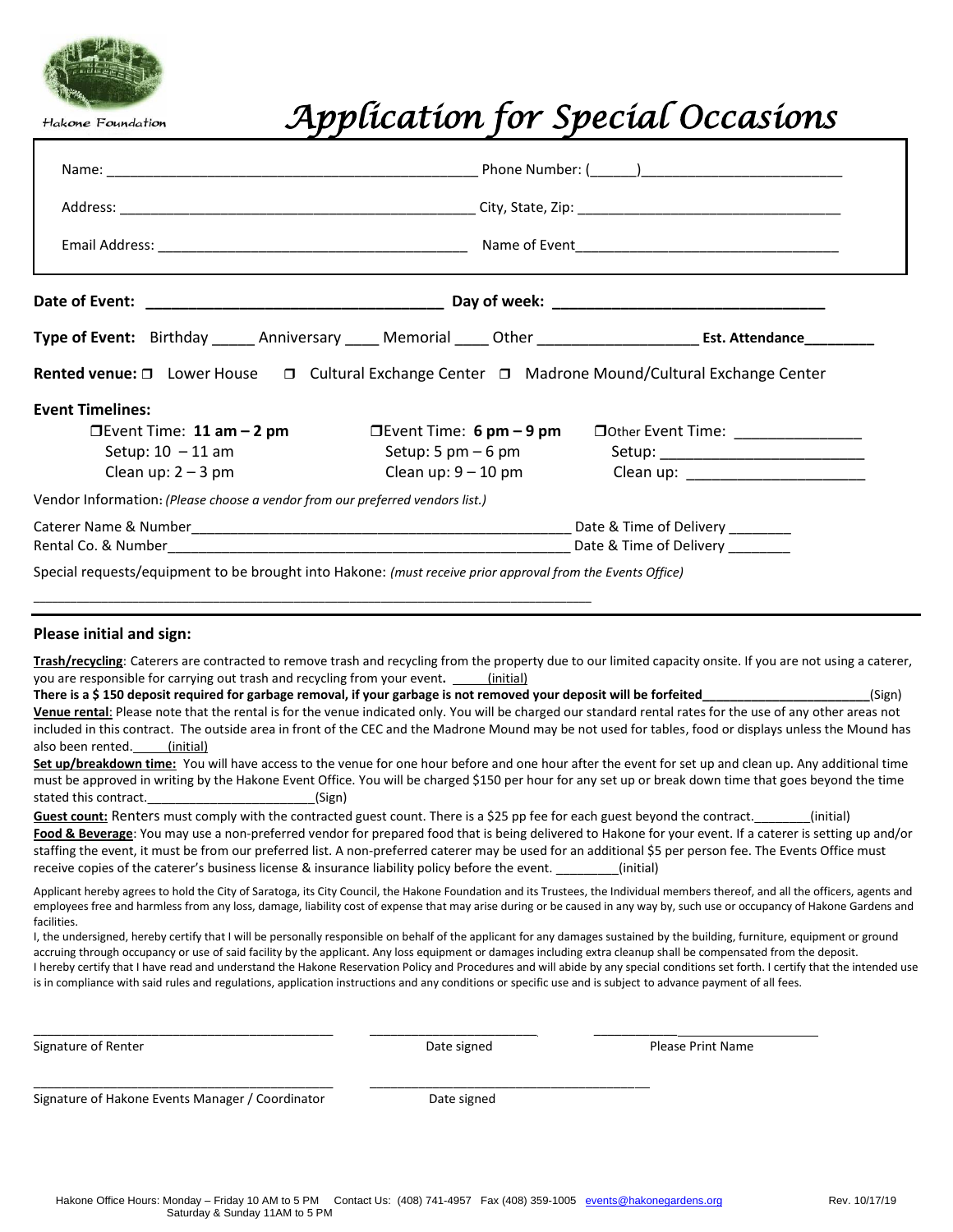

Hakone Foundation

 $\overline{\phantom{a}}$ 

 $\overline{\phantom{a}}$ 

## **Hakone Event Policies**

#### **Please review, initial at each designated spot and sign at the bottom:**

- **Capacity:** All events are limited to a maximum of 180 people. The Garden and Madrone Mound can seat up to 180 people each. The Lower House (LH) is limited to 40 guests for a seated dinner and 60 guests for theater-style seating. The Cultural Exchange Center (CEC) is limited to 60 guests for a seated dinner and 80 guests for theatre-style seating. Seating capacity on the Cultural Exchange Deck is limited to 40 guests. The Japanese-style apartments and the Tatami-floored tearoom in the CEC are not part of any rental.
- **Hours of Use:** The Gardens may be reserved for use during the hours of 10am to 11am and 5pm to 9pm. The Lower House and the Cultural Exchange Center (CEC) may be reserved for use during hours when the gardens are open to the public, providing the nature of the function does not interfere with public use of the main gardens areas. Events held in the evenings may last up to 5 hours at an additional fee. All events are given  $1 - 2$  % hours prior to the start time for set-up and one hour after the event for clean up.
- **Reservations:** To confirm a date for your event, a full deposit of \$600 and/or \$1000 is required in addition to an amount equal to half the rental fee, along with a signed contract.
- **Furniture:** Hakone provides a limited number of tables and chairs. Available for use, at no extra charge, are 20 72"x30" tables, 20-60" round tables, 8 - 30" round table (4 high, 5 low), 180 white resin padded chairs, and 80 padded folding chairs.

Delivery of materials rented outside the gardens must be arranged in advance with the Event Office. If items, either rented or personal, are left at Hakone for more than two business days after the event, the renter will be charged a \$50 storage fee for each day the items are left at the facilities to be taken from the deposit.

**Setup/**B**reakdown: The renter and /or caterer is responsible for set-up / break-down and cleanup** unless specified in the rental contract. At least one Event staff will be on duty during events at Hakone to render needed support, monitor the conditions of use, and to assure the regulations are observed. These staff members are responsible only for setup/breakdown of tables, chairs, and equipment rented from Hakone per the request of the client with additional labor fees. At our discretion, we may require additional security to be paid for by the renter.

> Setup and breakdown time should be strictly observed by all involved parties including caterers. No earlier setup is permitted unless authorized in writing ahead of time.

The facility must be left clean with client and vendors removing all trash from the property.

**Parking:** There are 92 parking spaces available. Any cars that arrive after the spaces are filled will be turned away. Please request that your guests carpool. \_\_\_\_\_\_

> Vans, limousines and 24-passenger buses may be used. No large buses are allowed due to the steep incline of the driveway. Vehicles are limited to a size of 30 feet maximum.

**Caterers/Vendors:** Hakone requests that caterers be chosen from our preferred list. The Event Office must approve a caterer who is not on our preferred list and a \$5 per person fee will apply for the outside caterers.

A non-preferred caterer is required to supply Hakone with a copy of his/her business license, certificate of insurance and proof of worker's compensation. Non-preferred caterers must also make an appointment with the Event Office to view the facilities.

Caterers, DJs, florists, photographers, musicians and others associated with setting up an event are expected to limit their use within the provided setup and breakdown time. The security/damage deposit refund will be reduced for extra work required to monitor extra set-up, to move or re-arrange rented materials left, and/or special cleanup. Please also note that trucks are limited to a maximum of 30 feet in size for Hakone.

The renter is solely responsible for the caterers and/or vendors that they contract for their event.

*The gardens are not equipped with commercial kitchens. The small kitchens in the LH and CEC may be used as part of a rental.* 

**Alcohol:** Alcoholic beverages are restricted to beer, wine and champagne. A liquor license is required for events serving hard alcohol and must be provided by the client from an outside source as the license is NOT included in the rental fee. Additionally, food and beverages are not allowed outside of rented areas.

#### **Music/Dancing: Use of sound systems during garden open hours is prohibited.** \_\_\_\_\_\_

Sound levels in the gardens (between 5 – 9 pm) should be kept to a minimum and are not **to exceed 55 dBA at least fifty feet from the source** (City of Saratoga Municipal Code 7-30.050). All music arrangements of any form must be negotiated in advance**. Important: If you use a non-preferred DJ, please have them contact the Event Office for guidelines** prior to the event. Dancing is allowed within the CEC but not in the LH.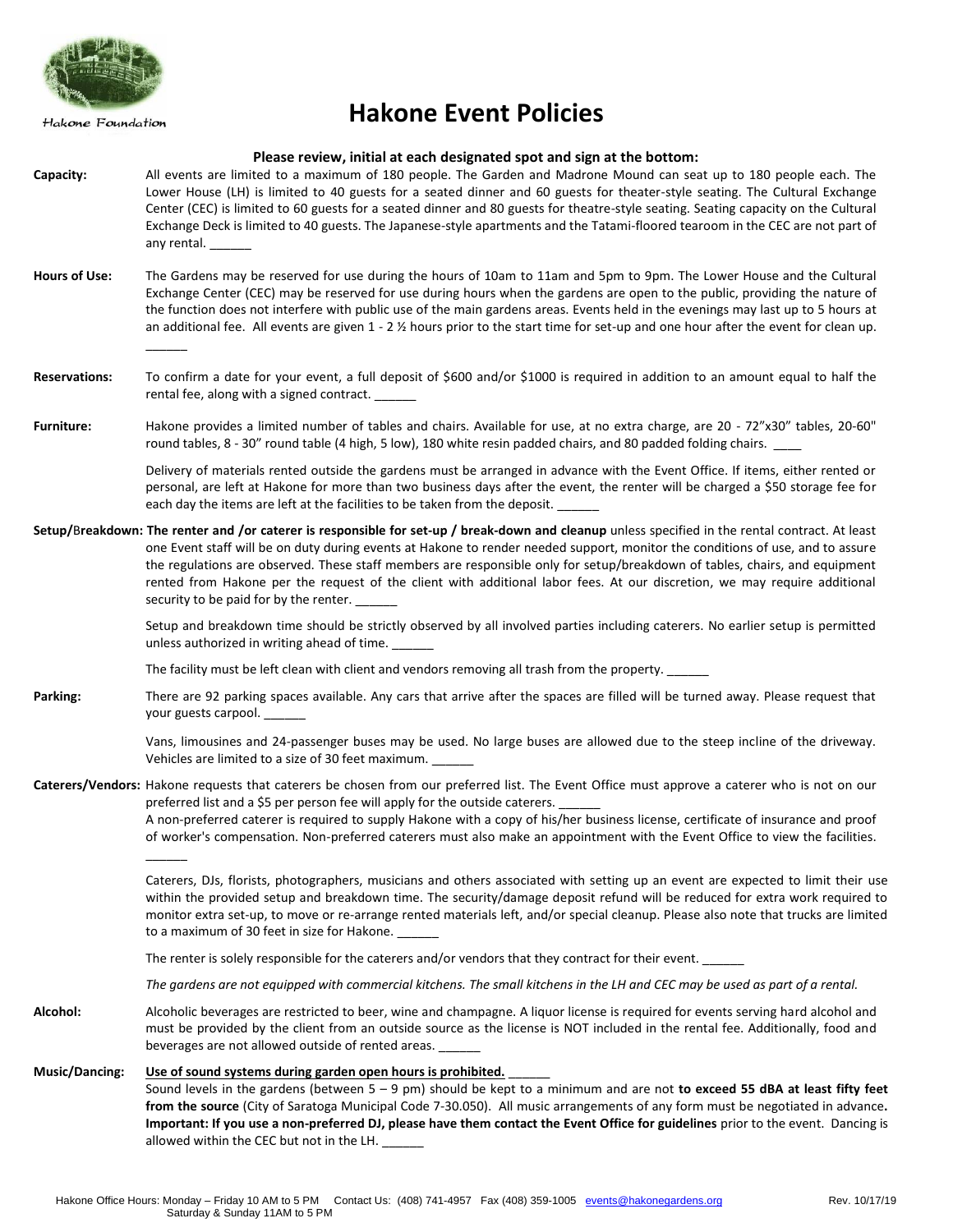

**Hakone Event Policies** Hakone Foundation **Garbage:** Caterers are contracted to remove trash and recycling from the property due to our limited capacity onsite. If you are **Trash/recycling** not using a caterer, you are responsible for carrying out trash and recycling from your event. There is a \$150 deposit required for garbage removal; if your garbage is not removed your deposit will be forfeited. **Photography:** Photographers should obtain permission from the Event Office to conduct photo sessions at times other than during the event. Trails and paths should not be blocked by equipment. Photographers are requested to remain on the garden paths, open areas, or on steps, bridges and other walking areas. <br>Using a drone during garden hours is NOT permitted before 5pm or after 11am. **Decoration: Attachment of any items to the walls, posts, trees, or other facilities using staples, tacks, nails, or tape is expressly prohibited**. Open flames are not permitted in the gardens or associated buildings. Votive and contained candles are allowed. **Flower petals, grains, and blow bubbles are NOT permitted**. All decorative items should be removed completely by the end of events without damages or marks. All signs, posts and/or balloons should be removed or \$100 from the security deposit will be deducted. **Smoking:** No smoking is allowed in the buildings, deck, or in the gardens. Smoking is allowed only in the parking areas. **Disability:** In compliance with the Americans with Disabilities Act, if you need special assistance to participate in this event, please contact the Event Office at (408) 741-4957. Notification 48 hours prior to the event will enable the Staff to make reasonable arrangements to ensure accessibility to the event. **Damage Deposit:** Damage deposits are fully returned 30 days after the event. **However, some negligent use may cause forfeiture such as damages to the gardens and its facilities, loss, overtime use, heavy spills requiring extra cleaning, and rule violations**. \_\_\_\_\_ **It may also be forfeited for extra work required to monitor extra set up**, overtime cleanup, to move or re-arrange rented materials left behind, and/or special cleanup. **Cancellations:** DEPOSIT: Cancellation between 12 months to year out will cause an administrative fee of 10%. Cancellations between 6 - 12 months before the event will cause ⅓ of the deposit to be forfeited. Cancellations between 3 - 6 months before the event will cause ⅔ of the deposit to be forfeited. Less than 3 months' notice of cancellation will cause 100% of the deposit to be forfeited. RENTAL FEE: Cancellations more than 12 months or a year out before the event will cause an administrative fee of 10%. Cancellations between 6 - 12 months before the event will cause ¼ of the rental fee to be forfeited. Cancellations between 3 - 6 months before the event will cause ¾ of the rental fee to be forfeited. Cancellations less than 3 months before the event will cause 100% of the rental fee to be forfeited. **\_\_\_\_\_\_** Postponement: If notice of postponement is received more than 3 months before the event, the new date will be accepted and the full rental fee will be due 90 days before that new date. Any payments that had been made to date will be kept by Hakone and applied toward the postponed event. If notice of postponement is received less than 3 months before the event, the above will apply, however, the previously paid deposit will be full forfeited and a new deposit made in its place. An event may only be postponed once before full rental and deposit are forfeited. All notices of cancellation and postponing must be made in writing. Deposits and Rental Fees will not be returned if the event is cancelled or affected in any way due to bad weather or other reasons not the fault of Hakone. If, due to bad weather, a ceremony cannot take place in the outdoor area rented, any one of our indoor facilities may be used at no extra charge. **Verbal Agreements:** No verbal agreements will be legally binding. **All agreements must be in writing** and approved by the Event Coordinator no more than 30 days before the event. **\_\_\_\_\_ Liability:** You agree to assume full responsibility for any theft, injury to any guest, invitee or visitor, any loss or damage to any of your property or that of any guest, invitee or visitor, or any loss or damage to any of the gardens or its facilities. Children should be supervised at all times. Renter agrees to hold the Hakone Foundation and its agents free and harmless from any loss, damage, injury, liability cost or expense that may arise out of renter's use of Hakone's facilities and equipment caused by negligence of renter and its agents. The Hakone Foundation assumes no responsibility for any damage to or loss of rental items from outside rental agencies. The Hakone Foundation may cancel this contract when in the opinion of the Event Coordinator the proposed use of the facilities will not be in the Hakone Foundation's interest or if the **renter has misrepresented itself or the event**. Furthermore, the Hakone Foundation shall not be liable for any unavailability of the premises due to any cause beyond the Hakone Foundation's reasonable control, including, but not limited to acts of God, acts of renter, acts of civil or military authority, war, epidemic, labor disputes, or labor shortages.

**I have read and understand the guidelines and rental agreement. Any additions, deletions, or revisions must be made in writing and approved by both parties. This agreement constitutes the extent of obligation to the Hakone Foundation and I agree to abide by its terms and conditions.**

Signature of Renter **Date signed** Date signed

\_\_\_\_\_\_\_\_\_\_\_\_\_\_\_\_\_\_\_\_\_\_\_\_\_\_\_\_\_\_\_\_\_\_\_\_\_\_\_\_\_\_\_\_\_\_\_\_\_\_\_\_\_\_\_\_\_\_\_\_\_ \_\_\_\_\_\_\_\_\_\_\_\_\_\_\_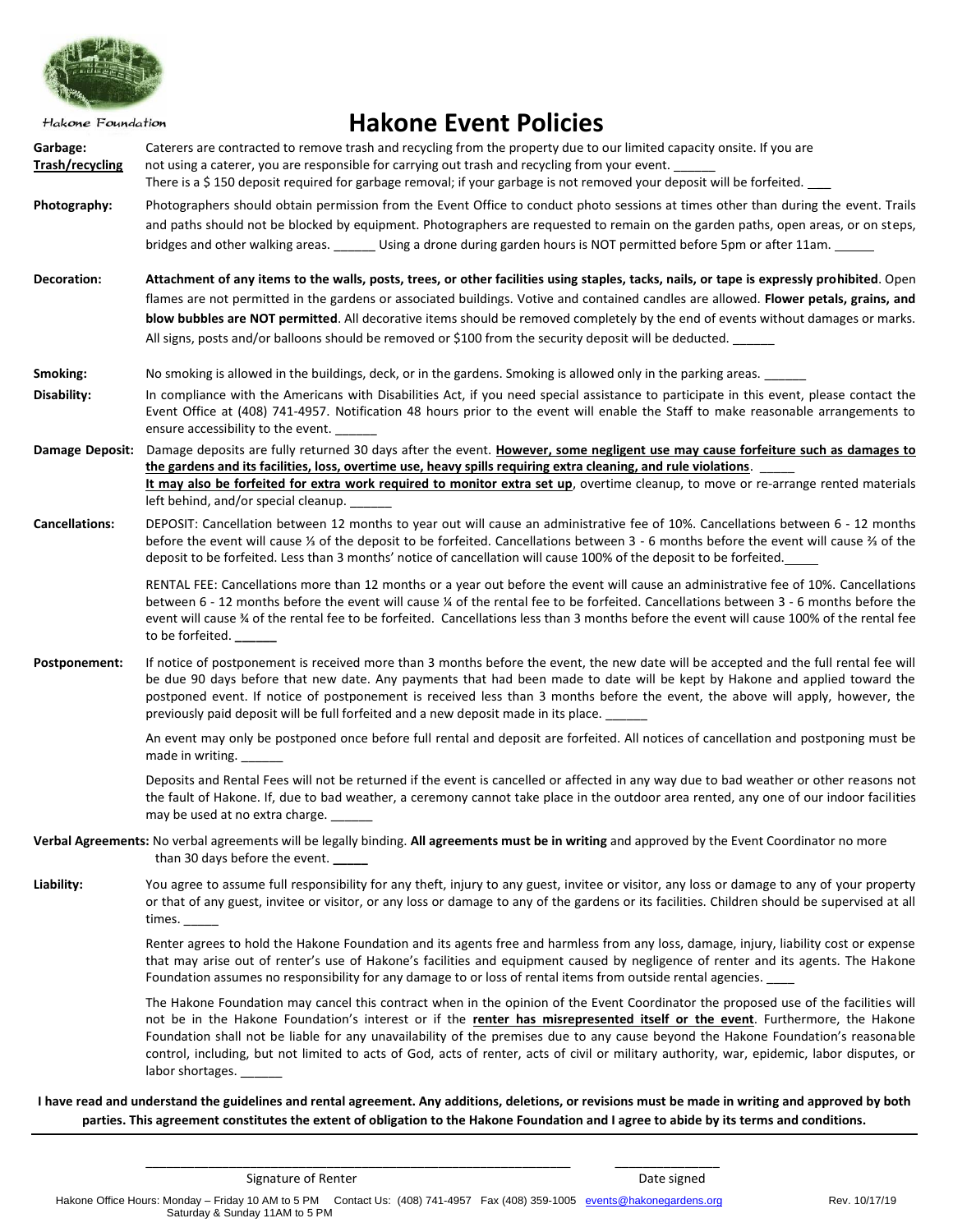

## **Additional Rental Options**

## Dance Floor

| PUITLE I TUUT                                        |                                                                                                                                                                                                                                                                                                                                                                                                                                                                      |                                                             |            |                                     |  |
|------------------------------------------------------|----------------------------------------------------------------------------------------------------------------------------------------------------------------------------------------------------------------------------------------------------------------------------------------------------------------------------------------------------------------------------------------------------------------------------------------------------------------------|-------------------------------------------------------------|------------|-------------------------------------|--|
| $\Box$                                               | $9'$ x $9'$                                                                                                                                                                                                                                                                                                                                                                                                                                                          | 9 panels                                                    | \$120      | Occupancy 10                        |  |
| $\Box$                                               | $9' \times 12'$                                                                                                                                                                                                                                                                                                                                                                                                                                                      | 12 panels                                                   | \$156      | Occupancy 24                        |  |
| $\Box$                                               | $9'$ x $15'$                                                                                                                                                                                                                                                                                                                                                                                                                                                         | 15 panels                                                   | \$195      | Occupancy 30                        |  |
| $\Box$                                               | $12' \times 12'$                                                                                                                                                                                                                                                                                                                                                                                                                                                     | 16 panels                                                   | \$230      | Occupancy 32                        |  |
| $\Box$                                               | $12' \times 15'$                                                                                                                                                                                                                                                                                                                                                                                                                                                     | 20 panels                                                   | \$260      | Occupancy 40                        |  |
| $\Box$                                               | $12' \times 18'$                                                                                                                                                                                                                                                                                                                                                                                                                                                     | 24 panels                                                   | \$300      | Occupancy 48                        |  |
| $\Box$                                               | $15' \times 15'$                                                                                                                                                                                                                                                                                                                                                                                                                                                     | 25 panels                                                   | \$330      | Occupancy 50                        |  |
|                                                      | □ LCD Projector                                                                                                                                                                                                                                                                                                                                                                                                                                                      |                                                             |            | \$70 (Epson PowerLite Model EMP-S5) |  |
|                                                      | $\Box$ Screen (60"x 80")                                                                                                                                                                                                                                                                                                                                                                                                                                             |                                                             |            | \$30 (with projector \$90)          |  |
|                                                      |                                                                                                                                                                                                                                                                                                                                                                                                                                                                      | $\Box$ 9' dia. Canvas umbrella and metal base - Ivory / Red |            | \$35 per umbrella                   |  |
| □ Umbrella décor on CEC ceiling (15 pcs in 5 colors) |                                                                                                                                                                                                                                                                                                                                                                                                                                                                      |                                                             | \$150      |                                     |  |
|                                                      | □ Sound System                                                                                                                                                                                                                                                                                                                                                                                                                                                       |                                                             |            | \$150                               |  |
|                                                      | a) 2 - QSC K10 Speakers<br>b) 2 - Speaker Stands<br>1 - Wireless Lav Mic<br>c)<br>1 - Wireless Handheld Mic<br>d)<br>e) 1 - Corded Handheld Mic<br>1 - Yamaha Mixer<br>$f$ )<br>g) 2 - 50 feet XLR Cables<br>h) 2 - 50 feet Power Cables                                                                                                                                                                                                                             |                                                             |            |                                     |  |
| $\Box$ Additional set up time - approval required    |                                                                                                                                                                                                                                                                                                                                                                                                                                                                      |                                                             | \$150/hour |                                     |  |
|                                                      | Setup and breakdown included.                                                                                                                                                                                                                                                                                                                                                                                                                                        |                                                             |            |                                     |  |
|                                                      | TOTAL RENTAL FEE                                                                                                                                                                                                                                                                                                                                                                                                                                                     | \$                                                          |            |                                     |  |
|                                                      |                                                                                                                                                                                                                                                                                                                                                                                                                                                                      |                                                             |            |                                     |  |
|                                                      | EVENT: which is a contract of the contract of the contract of the contract of the contract of the contract of the contract of the contract of the contract of the contract of the contract of the contract of the contract of<br><b>DATE:</b> the contract of the contract of the contract of the contract of the contract of the contract of the contract of the contract of the contract of the contract of the contract of the contract of the contract of the co |                                                             |            |                                     |  |
|                                                      | <b>SPECIAL REQUESTS OR INSTRUCTIONS:</b>                                                                                                                                                                                                                                                                                                                                                                                                                             |                                                             |            |                                     |  |
|                                                      |                                                                                                                                                                                                                                                                                                                                                                                                                                                                      |                                                             |            |                                     |  |
|                                                      |                                                                                                                                                                                                                                                                                                                                                                                                                                                                      |                                                             |            |                                     |  |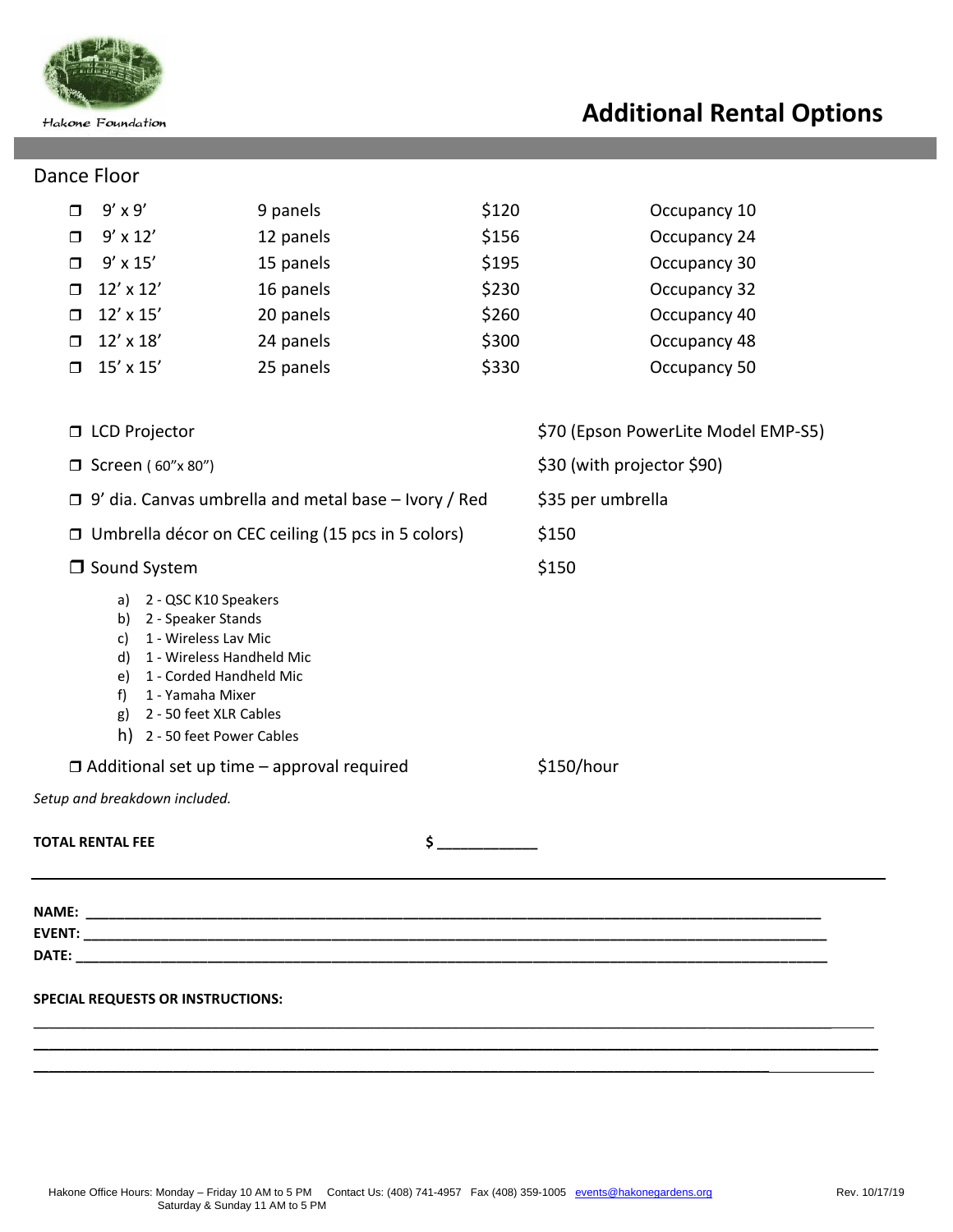

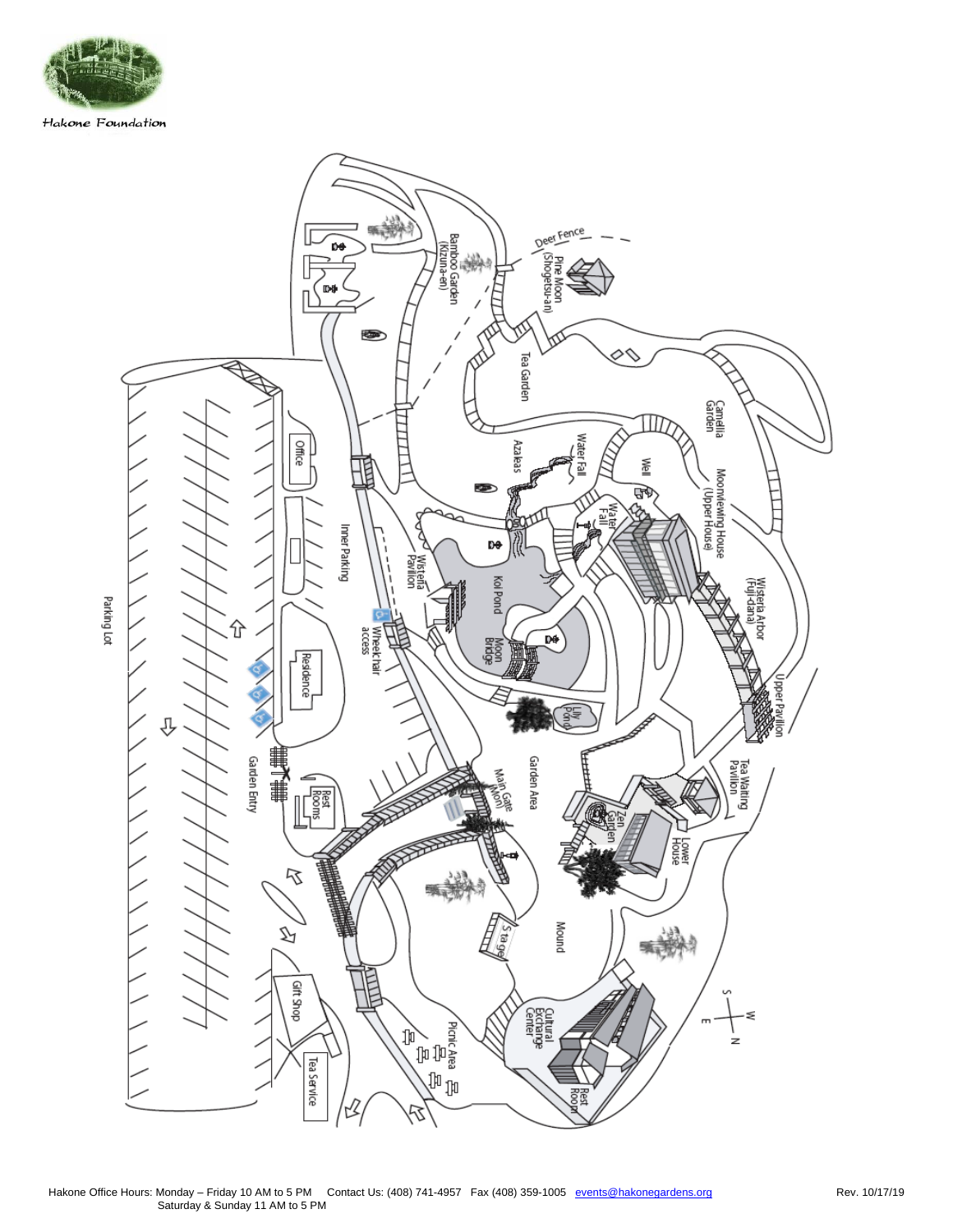

## **Hakone Preferred Caterers**

For the most updated list, please check [http://www.hakone.us/plan-your-event/vendor-list.html.](http://www.hakone.us/plan-your-event/vendor-list.html)

Hakone is pleased to present a list of Preferred Caterers. These caterers have years of professional experience to assist you in the planning of your event. We strongly recommend our clients to use one of our Preferred Caterers since they are familiar with our policies/regulations/facility structures. If you have any questions, please contact the Events Office at (**408) 741-4957.**

## CAFÉ PRIMAVERA | **(408) 885.8800**

#### **475 Vandell Way, Suite A Campbell, CA 95008**

[www.cafeprimavera.com](http://www.cafeprimavera.com/); [sales@cafeprimavera.comC](mailto:sales@cafeprimavera.com)P fine Catering, also known as Café Primavera provide with all your catering needs from corporate deliveries and pickups, luncheons, weddings, holiday parties or a unique fine catering gourmet experience.

## CATERMAN CATERING | (**408) 441.8719**

#### **452 Reynolds Circle, San Jose, CA 95112**

#### [http://www.caterman.net](http://www.caterman.net/)

Exceptional Service and Gourmet Foods is our priority to our clients. Our gourmet menus offer a wide variety of delicious international cuisine.

## EISENHAUER'S CATERING AND EVENTS |

## **(408) 900.8125**

#### **743 S. Wolfe Road, Sunnyvale, CA 94086**

[www.eisenhauerscatering.com;](http://www.eisenhauerscatering.com/) [info@eisenhauerscatering.com](mailto:info@eisenhauerscatering.com) Over 28 years of success in raising the standard in the event industry for high-quality, cutting-edge cuisine, exceptional customer service & personalized attention to detail.

## FLOURISHING GARDEN **| (408) 288.8868**

## **1650 Monterey Hwy, San Jose, CA 95112**

Flourishing Garden offers a host of tasteful authentic Cantonese style cuisine, Hong Kong Style Dim Sum, and chef seafood specialties, Produce fresh, high-quality food at affordable prices.

## GREENFISH CATERING **| (408) 432.1182 1971 O'Toole Way, San Jose, CA 95131**

[http://greenfishcatering.com](http://greenfishcatering.com/); [info@greenfishcatering.com](mailto:info@greenfishcatering.com) Greenfish Catering specializes in serving quality contemporary Asian cuisine such as Japanese, Korean, and Chinese cuisines. Our eco-conscious approach to business that ensures that you will be provided with only the freshest and wholesome ingredients.

## GUNTHER'S CATERING **| (408) 266.9022 1601 Meridian Avenue, San Jose, CA 95125**

[www.guntherscatering.com](http://www.guntherscatering.com/); [gunters@sbcglobal.net](mailto:gunters@sbcglobal.net) A family owned and operated catering service, striving to meet and exceed your expectations. With extensive experience since 1971, Gunther's offer flexibility in their menu selection to dazzle your taste buds, work with your budget, and provide you personal and professional service. From simple to elegant, they feature American, European, and Latin Cuisines, with many other international flairs including beverage catering.

## HAND HELD CATERING | **(408)692-4782**

#### **1725 De La Cruz Blvd 1, Santa Clara CA 95050** [www.handheldcatering.com;](http://www.handheldcatering.com/) [Info@handheldcatering.com](mailto:Info@handheldcatering.com) San Jose based catering and event planning company that provides fresh, high-quality, and (most importantly) delicious food for Bay Area events using the farm to fork approach. Focusing on traditional French techniques with a California twist, Handheld believes fresh, wholesome food is the best!

## HOMESTEAD KITCHEN+LIBATIONS |

## **(408) 638.5300**

1285 Homestead Road Santa Clara, CA 95050

## [www.thehomestead-group.com](http://www.thehomestead-group.com/)

Full-service catering company with a reputation for catering exceptional, restaurant-quality experiences.

## LE PAPILLON **| (408) 296.3730**

**410 Saratoga Avenue, San Jose, CA 95129**

#### [www.lepapillon.com](http://www.lepapillon.com/)

Le Papillon restaurant has been serving the Silicon Valley for nearly a quarter of a century. Providing fine, innovative cuisine in an exclusive atmosphere has been our singular goal. We bring this same commitment to quality to all our catered events, from intimate gatherings to grand affairs.

## LE'S KITCHEN CATERING

### **P.O. Box 422583, San Francisco, CA 94142**

[http://leskitchen.com;](http://leskitchen.com/) [Inquiries@LesKitchen.com](mailto:Inquiries@LesKitchen.com) 

Le's Kitchen Catering was founded with a passion for preparing authentic Asian flavors, served with a contemporary flare, for your special celebrations. Executive Chef Le recreates the richness of traditional Chinese flavors with Southeast Asian influences using the healthiest and freshest ingredients possible.

## THE NAPKIN RING CATERING **| (408) 867.5588 1 Oak Place, Saratoga, CA 95070**

### [www.napkinring.com](http://www.napkinring.com/); [shirley@napkinring.com](mailto:shirley@napkinring.com)

Carol Sowalla has been in business for many years, to the delight of her clients, each event is individually planned, whether it be a corporate party, wedding or dinner party. The ever-changing menus are selected on a personal basis.

## THE PARTY HELPERS **| (408) 435.7337**

**780 Montague Express Way, Suite 706, San Jose, CA 95131** [www.thepartyhelpers.com](http://www.thepartyhelpers.com/)

Our job is to make every aspect of your event, be it a wedding for five hundred or a business soirée for ten, reflect your personal vision. Whether you are planning a tented affair with an ice sculpture luge, iridescent crush linens and love seats or a board room meeting dependent upon timely and efficient set up with delicious dishes

## TOAST CATERING & EVENT MANAGEMENT **| (650) 877.8225**

#### **193 Los Robles Dr. Burlingame, CA 94010** [www.toastbayarea.com](http://www.toastbayarea.com/)

Specializes in Wedding, Private and Corporate events throughout the San Francisco Bay Area. Offering a vast selection of both sophisticated and casual menu items and services, **Toast Catering** prides itself on customizing every event to fit their client's needs and budget.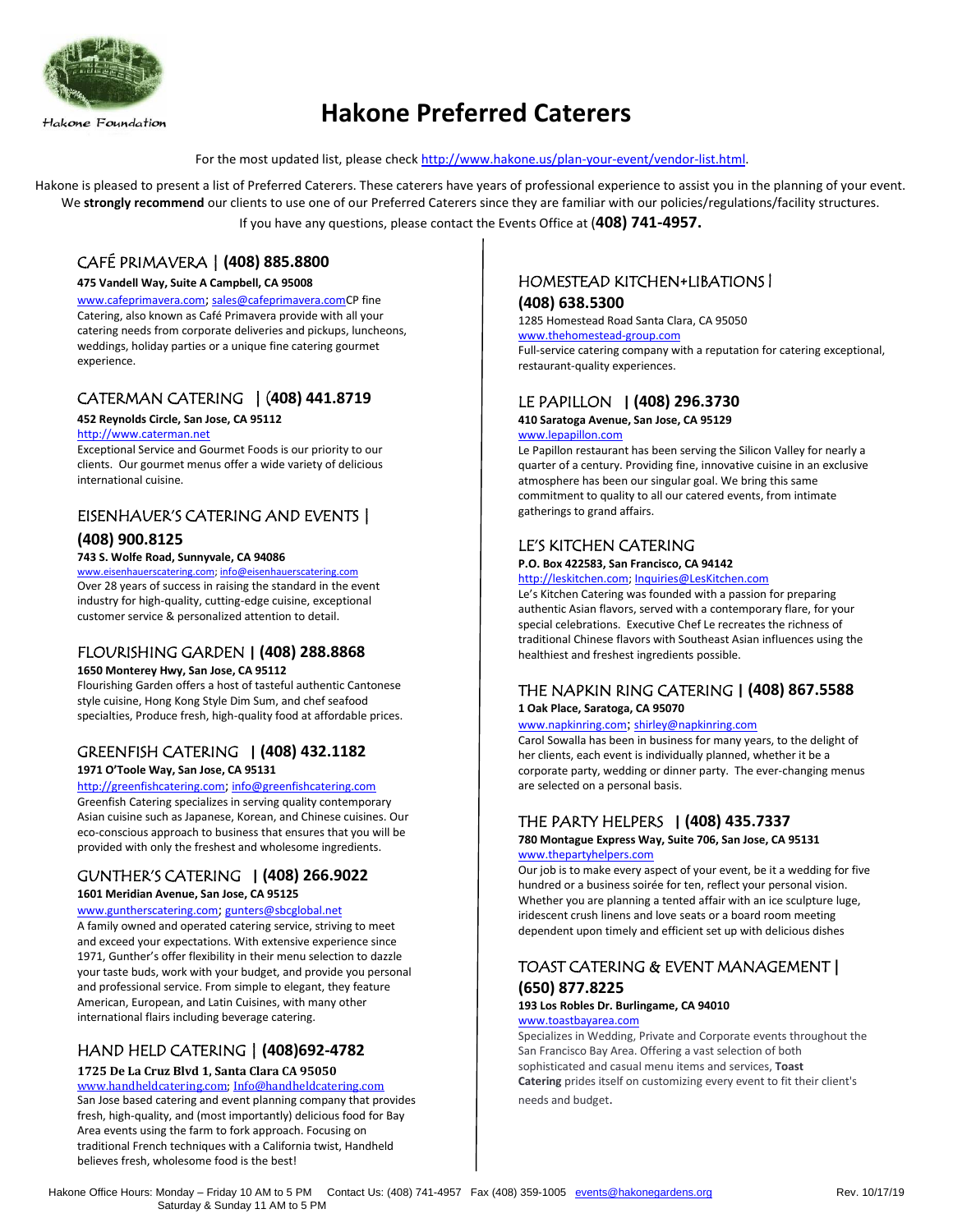

## **Hakone Preferred Vendors**

For the most updated list, please check [http://www.hakone.us/plan-your-event/vendor-list.html.](http://www.hakone.us/plan-your-event/vendor-list.html)

These vendors are offered as reference only. You may use your own, except **DJ that require approval in advance.** 

#### **BAKERY**

**Cake Expression** Wedding & Celebration Cakes of Exceptional Style & Taste for All Occasions 2325 DeLaCruz Blvd, Santa Clara, CA 95050 (408)295-2253 [info@cakeexpression.com](mailto:info@cakeexpression.com)

### **BARTENDING SERVICE**

**Homestead – Full Bar Catering Service** 1285 Homestead Road Santa Clara, CA 95050 (408) 638-5300 [www.craftybeverages.com](http://www.craftybeverages.com/)

### **ENTERTAINMENT**

 **BIG FUN Disc Jockeys** 1-800-924-4386 - Cupertino, CA [www.bigfundj.com](http://www.bigfundj.com/)

**Elite Entertainment & Events** (408) 733.8833 683 E. Brokaw Rd, San Jose, CA, 95112 [www.e3music.com](http://www.e3music.com/)

 **Sound n Motion** 1855 Winchester Blvd, Campbell, CA 95008 (408) 354-4050

*Other musicians/references available upon request.*

## **EVENT COORDINATOR**

**Pretthi Affairs** Weddings & Events **Thi Tran-Le** (408) 677-6869 [www.prettiaffairs.com](http://www.prettiaffairs.com/)

**Events by Satra** 408.425.7317 [www.eventsbysatra.com](http://eventsbysatra.com/)

**Amy's Wedding & Events** (408) 326.9589 [www.amysweddingevents.com](http://www.amysweddingevents.com/)

## **FLORIST**

**Bloomsters**  5945 Almaden Expwy Suite #170 San Jose, CA 95120 (408) 997-8626 [www.bloomsters.com](http://www.bloomsters.com/)

**De Young Flowers** 1616 West Campbell. Campbell, CA 95008 (408) 378-1580 [www.deyoungflowers.com](http://www.deyoungflowers.com/)

**Flower Divas** 3283 De La Cruz Blvd. Studio F Santa Clara, CA 95054 (408) 727-4416 [request@flowerdivas.com](mailto:request@flowerdivas.com)

 **La Floriya** (408) 253-0613 6170 Bollinger Rd. San Jose, CA 95129  [www.lafloriya.com](http://www.lafloriya.com/)

**Wild Geranium** 244 Loma Alta Ave, Los Gatos, CA 95030 (408) 354-5171 [www.thewildgeranium.com](http://www.thewildgeranium.com/)

## *HOTELS – ASK FOR HAKONE EVENT GROUP RATE*

**Marriott Courtyard** – San Jose-Cupertino **(650) 393-9851** 10605 N. Wolfe Road Cupertino, CA 95014 or (408) 626.9590 ext. 4908 655 Creekside Way, Campbell, CA 95008

**Hilton Garden Inn** 10741 N Wolfe Rd, Cupertino, CA, 95014 (844) 632-8597

 **Homewood Suites by Hilton** (408) 262.1065 4315 North First Street San Jose, CA 95134

**Hotel Valencia** 355 Santana Row, San Jose, CA 95128 (408) 423.5403 [www.hotelvalencia.com](http://www.hotelvalencia.com/)

**Juniper Hotel** 10050 South De Anza Blvd. Cupertino, CA 95014 (408) 253-8900

**Los Gatos Lodge** 50 Los Gatos-Saratoga Rd, Los Gatos, CA 95032 (408) 354-3300 [www.losgatoslodge.com](file:///C:/Users/kyongmi/AppData/Local/Microsoft/Windows/AppData/Local/Microsoft/Windows/AppData/Local/Microsoft/Windows/Temporary%20Internet%20Files/AppData/Local/Microsoft/Windows/Temporary%20Internet%20Files/AppData/Local/Microsoft/Windows/Temporary%20Internet%20Files/Content.Outlook/AppData/Local/Microsoft/Windows/Temporary%20Internet%20Files/Content.Outlook/JW2RLD02/www.losgatoslodge.com)

## **LIGHTING**

**MagicaLighting** Eddy McLay | (925) 699-6976 [eddy@magicallighting.biz;](mailto:eddy@magicallighting.biz) [www.magicallighting.biz](http://www.magicallighting.biz/)

**Bay Area Event Lights**  16529 Basin Way Boulder Creek, CA 95006 (408) 502-7229 www.bayareaeventlights.com

## **OFFICIANT**

**Koraku Mikami (Buddhist)** 1951 O'Farrell St. Ste 420 San Mateo, CA 94403 [tmfrontier@gmail.com](mailto:tmfrontier@gmail.com)

**Reverend Carolyn Selic** P.O. Box 720793 San Jose, CA 95172 (408) 294.6560 [mixedblessings4all@yahoo.com](mailto:mixedblessings4all@yahoo.com)

## **PHOTOGRAPHY & VIDEO**

**Tom Chen Photography** (415) 501-9988 [tom@photographerbayarea.com](mailto:tom@photographerbayarea.com)

**Chung Li Photography** (510) 265-4223 South San Francisco, CA [www.chungliphotography.com](http://www.chungliphotography.com/)

**Danny Dong Photography** 506 Belshaw Drive, Milpitas, CA 95035 (408) 429-0158 [www.dannydong.com](http://www.dannydong.com/)

### **RENTAL**

**A Party Place**  1077 Dell Ave. Unit B, Campbell, CA 95008 (408) 871-0752 [bill@apartyplace.com](mailto:bill@apartyplace.com)

 **AM Party Rentals** 3575 Haven Avenue, Menlo Park CA 94025 (650) 363.1050  [www.ampartyrentals.com](http://www.ampartyrentals.com/)

**Bright Event Rentals** 145 Park Lane, Brisbane, CA 94005 (415) 570-0470 s[ales-sf@bright.com](mailto:sales-sf@bright.com)

**Danny Thomas Party Rental** 1195 Tasman Drive | (408) 727-1000 [www.dannythomaspartyrentals.com](http://www.dannythomaspartyrentals.com/)

**TRANSPORTATION Corinthian Transportation** 2990 Winchester Boulevard Campbell, CA 95008 [www.corinthianparking.com](http://www.corinthianparking.com/)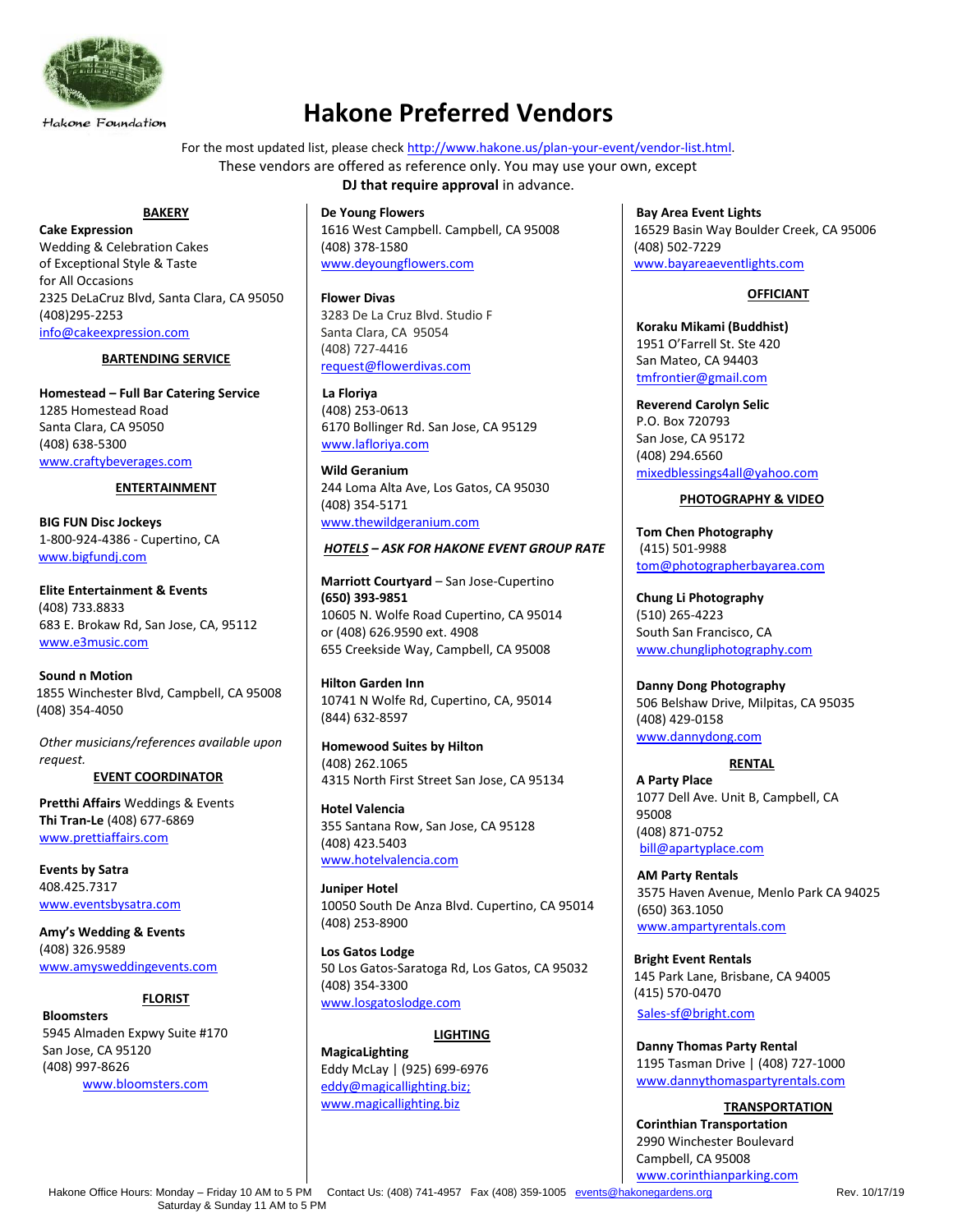

## **Hakone Event Delivery List**

Please let us know what vendors are to be at Hakone the day of your event. Whether they are dropping something off or here for the duration of the event, we do need their information for security purposes. Please fill out this form and send back to us at least **one week before** your event.

RENTERS NAME:

DATE/TIME OF EVENT:

 $\lambda$ 

| <b>Company Name</b> | <b>Type of Service</b> | Date & Time of Arrival | <b>Contact Name and Number</b> |
|---------------------|------------------------|------------------------|--------------------------------|
|                     |                        |                        |                                |
|                     |                        |                        |                                |
|                     |                        |                        |                                |
|                     |                        |                        |                                |
|                     |                        |                        |                                |
|                     |                        |                        |                                |
|                     |                        |                        |                                |
|                     |                        |                        |                                |
|                     |                        |                        |                                |
|                     |                        |                        |                                |
|                     |                        |                        |                                |
|                     |                        |                        |                                |
|                     |                        |                        |                                |

Please email t[o events@hakonegardens.org](mailto:events@hakonegardens.org) or mail to Hakone Foundation, P.O. Box 2324, Saratoga, CA 95070.